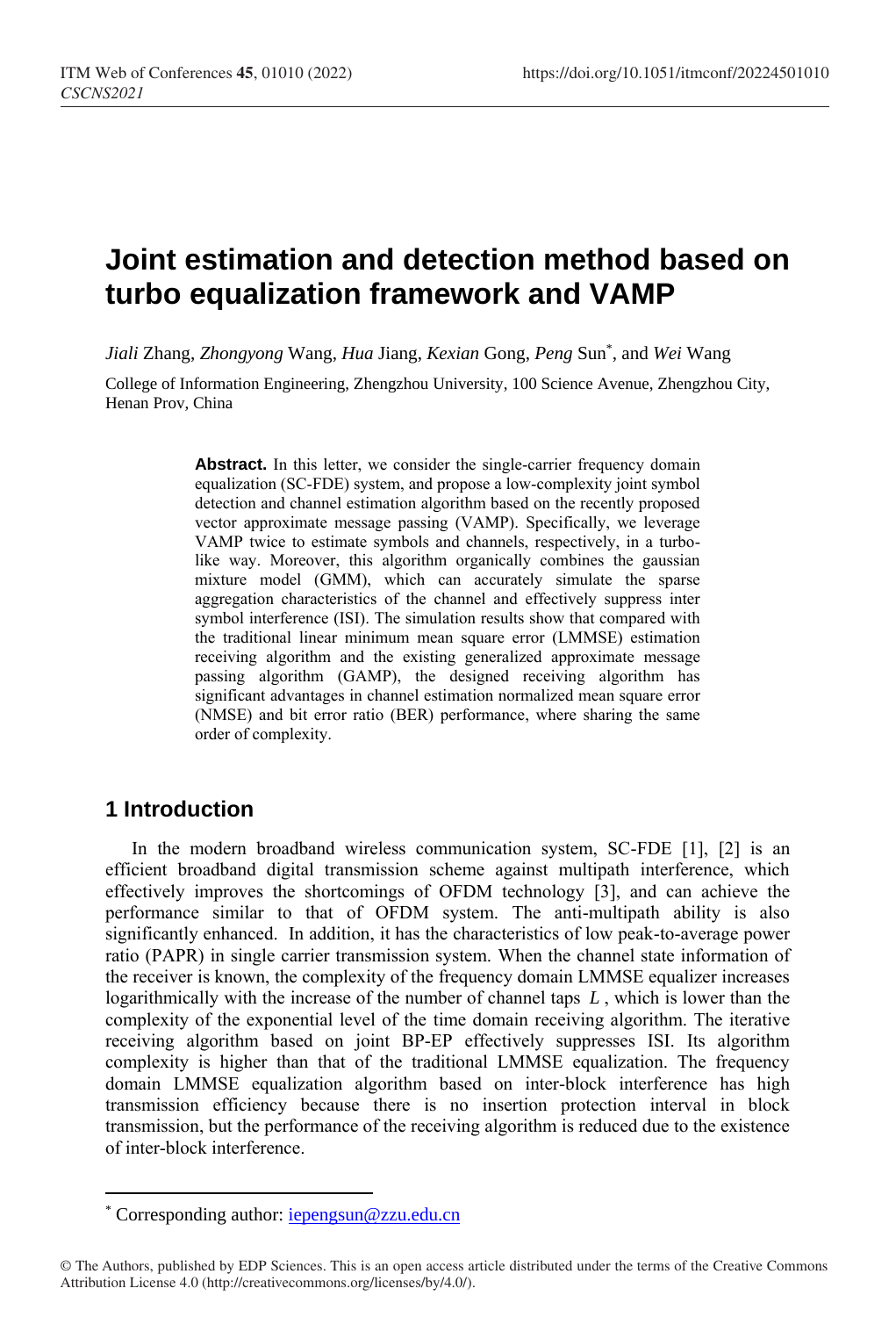Turbo equalization algorithm based on MAP criterion [4], [5] has the optimal performance, but its computational complexity increases exponentially with the channel length. The Turbo equalization algorithm based on the LMMSE criterion [6-8] Gaussianizes the discrete symbols output by the decoder, uses the heuristic idea to directly calculate the mean and variance of symbols as the Gaussian pdf parameters, simplifies the nonlinear problem of MAP equalization to the linear Gaussian problem, and reduces the computational complexity. In order to further reduce the computational complexity, Rangan obtained the generalized approximate message passing algorithm (GAMP) [9] through the central limit theorem and Taylor series approximation method. As an advanced message passing algorithm, GAMP can recover the random vector in a linear system related to probability observation. For SC-FDE system, an iterative receiving algorithm based on GAMP is designed. The complexity is the same as that of the frequency domain LMMSE equalization algorithm, and its bit error rate performance is improved [10].

When the channel state information of the receiver is unknown, it is necessary to iterative between symbol estimation and channel estimation. For channel estimation, expectation maximization (EM) [11] decision directed least squares (LS), or adaptive strategies such as least mean square (LMS), Kalman filtering [12-13] can be used. Based on the combination of LS channel estimation and time domain DFE algorithm, the channel estimation error is taken into account in the filter design, but there is inversion of the filter matrix, and its complexity is too high.

The newly invented vector approximate message passing algorithm (VAMP) has the same complexity as GAMP, but it overcomes the situation that GAMP does not work when the mean value of the linear transfer matrix is not zero or the matrix is ill-conditioned. the designed receiving algorithm has significant advantages in channel estimation normalized mean square error (NMSE) and bit error ratio (BER) performance.

The paper is organized as follows. In second section, we introduce the SC-FDE system model. In third section, after a brief introduction to VAMP, we introduces the iterative algorithm design based on VAMP and Turbo equalization framework. In fourth section, we introduce the simulation results and analysis. In fifth section, we conclude.

### **2 SC-FDE system model**

### **2.1 Single carrier block transmission system**



**Fig. 1.** Transmission data frame structure diagram.

In this section, we will briefly introduce the SC-FDE System Model. Consider a single carrier block transmission system, assuming that there are K blocks to transmit data, as shown in Figure 1, where the block transmission method based on multi-block UW is used in this paper. The pilot sequence  $x_p$  and protection interval  $x_q$  are inserted before and after the data block, and the data transmitted by the K block is  $\mathbf{x}[k] = [x_0, x_1, \dots, x_{M-1}]^T = [\mathbf{x}_p^T, \mathbf{x}_D[k]^T, \mathbf{x}_G^T]^T$   $\mathbf{x}_p \in \mathbb{C}^{N_p}$  corresponding pilot sequence,  $x_D \in S^{N_D}$  corresponding data symbol,  $x_G \in \mathbb{C}^{N_G}$  corresponding protection interval. Use *S* to represent the  $2<sup>A</sup>$ -ary symbol alphabet, e.g., QAM. As shown in Figure 2, the sender data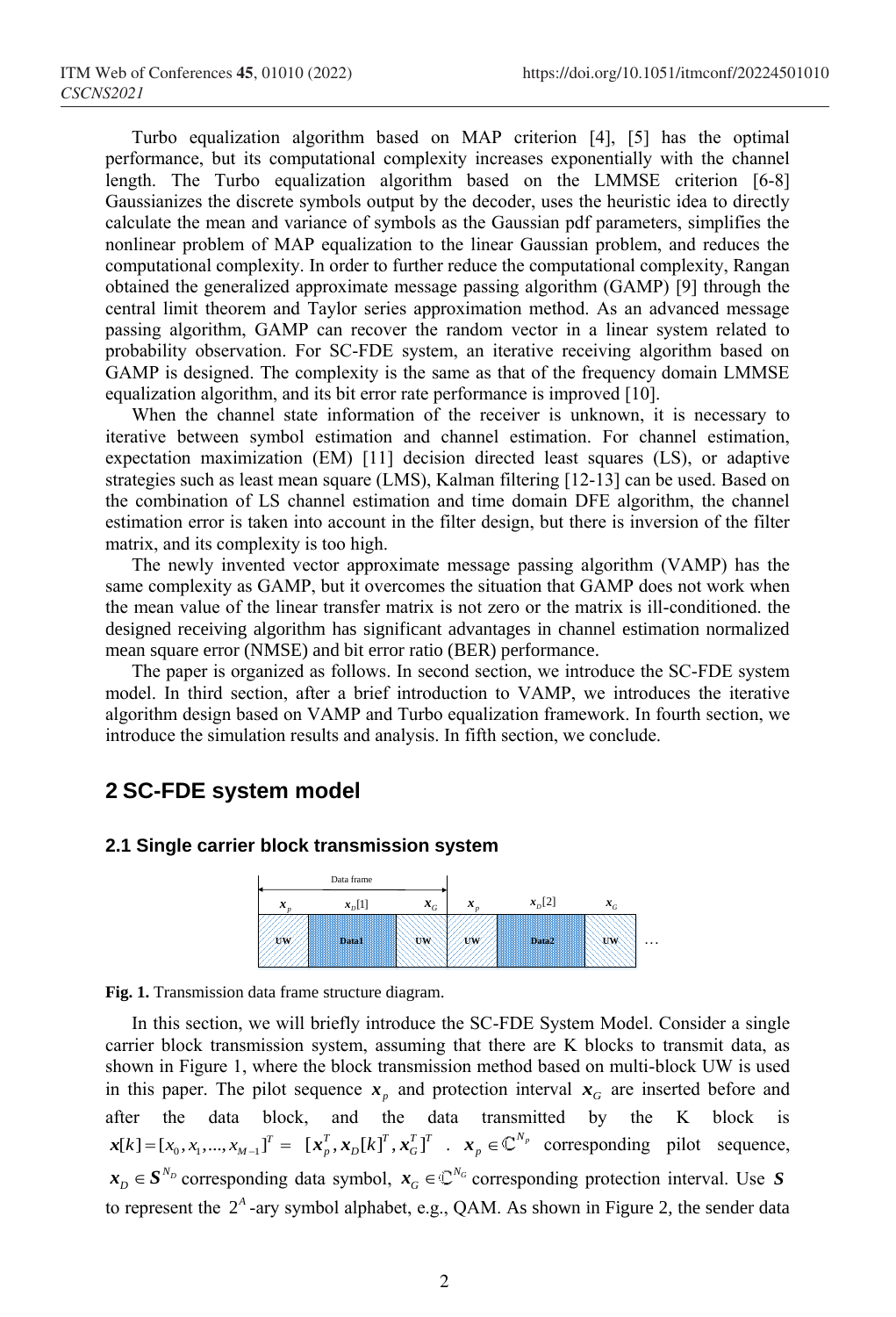symbol is constructed as follows. Firstly, a column of information bits  $\mathbf{b} \in \{0,1\}^{N_b}$  with length  $N_b$  is coded and interleaved into coded bits  $c \in \{0,1\}^{N_b/R}$ , where R represents the coding rate. Then, the encoding bit is mapped to the data transmission symbol  $\{x_i, i \in N_D\} \in S^{N_D}$ . Further, the transmission symbol vector  $x$  can be obtained by inserting pilot symbols and protection intervals. The Chu sequence [14] is used as the pilot symbol, and the length of the pilot symbol  $L$  is the same in each data block, where  $L$  is the number of channel taps. The protection interval is the same in each data block and is equal to the post  $L-1$  symbol of the pilot. Then, the symbol sequence is filtered by the transmitter pulse function to obtain the baseband transmission waveform, which is modulated by the carrier to high frequency, transmitted in the space wireless environment and passed through channel  $h = (h_1, h_2, ..., h_L)^T \in \mathbb{C}^L$ . At the receiving end, the frequency domain receiving model can be obtained by discrete Fourier transform of the received signal.

$$
y = Diag(F_M^{\perp L}h)F_Mx + w_g, \qquad (1)
$$

Here,  $F_M$  represents the  $M \times M$  normalized discrete Fourier transform (DFT) matrix,  $F_M^{1:L}$  denotes the front L column of the  $M \times M$  normalized DFT matrix.  $w_g$  denotes additive white Gaussian noise with mean zero and variance  $\gamma_w^{-1}$ .



**Fig. 2.** The block diagram of SC block transmission and turbo reception, where  $\pi$  and  $\pi^{-1}$  represent interleaving and deinterleaving, respectively, and *H* represents channel propagation. Virtual frame shows reception using a SISO equalizer that iterates between symbol and channel estimation, which uses VAMP for joint symbol and channel estimation.

# **3 Iterative algorithm design based on VAMP and TURBO equalization framework**

This chapter will introduce how to use VAMP and joint Turbo equalization framework to design joint symbol detection, channel estimation and decoding algorithm in SC-FDE system. The equalization module adopts the double VAMP iteration of channel and symbol. Before the equalization iteration, the received pilot sequence is used to estimate the channel by LMMSE algorithm, and the initial channel estimation value is obtained. Then, initialize the parameter values in the factor graph model. In Turbo iteration, the corresponding parameters are constructed according to the initial channel estimation, and the VAMP algorithm is used for symbol estimation. Then the VAMP algorithm is used for channel estimation, and the iterative relationship between symbol estimation and channel estimation is formed, which further makes the estimation algorithm more accurate. After running the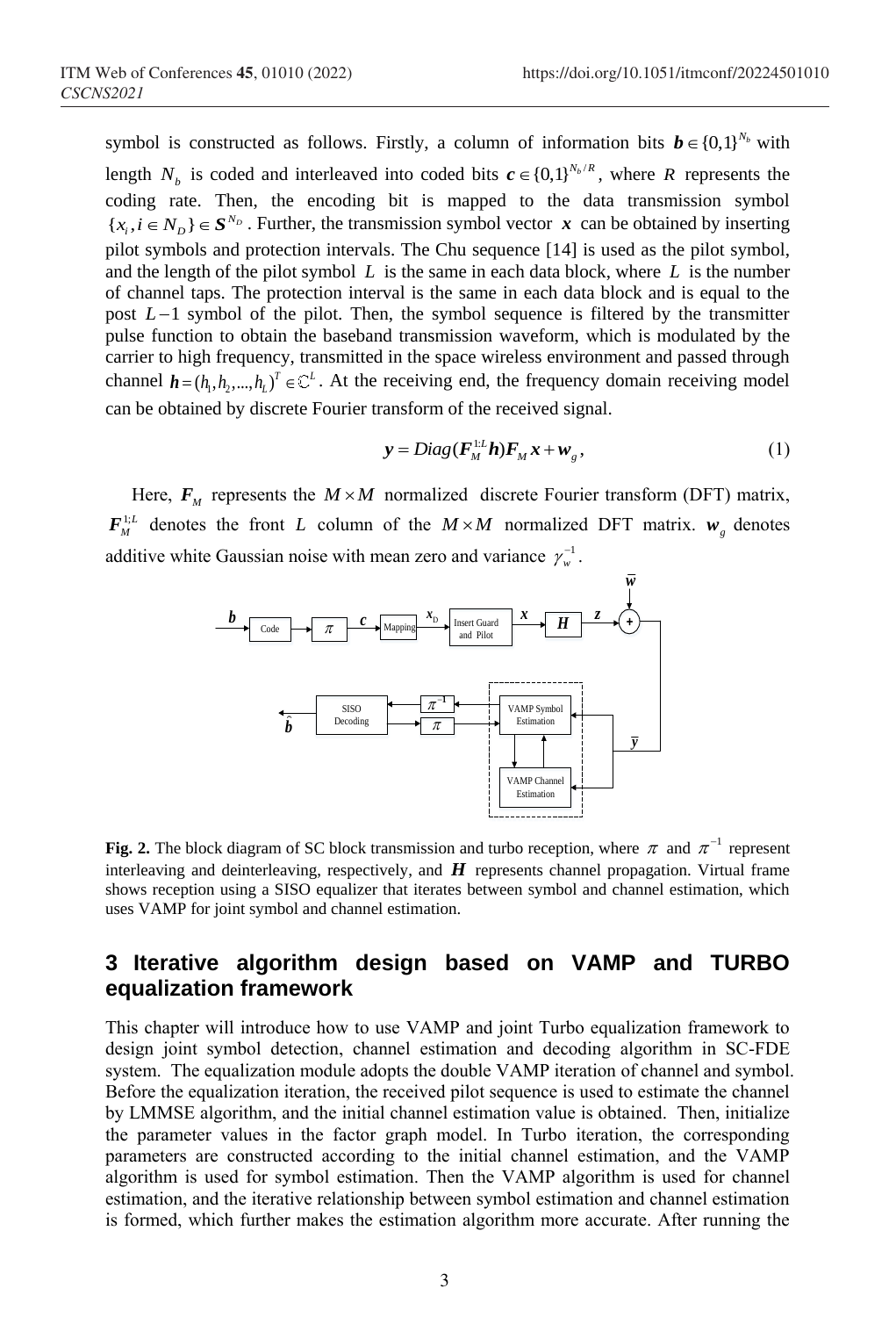VAMP estimation algorithm until convergence, the posterior mean and variance of symbol estimation can be obtained, and the external information is output to the SISO decoder. After the decoder receives the external information from the equalizer, it outputs the corresponding external information and transmits it to the equalizer. The external information is transmitted between the equalizer and the decoder, and until the turbo algorithm converges.



**Fig. 3.** Factor Diagram of SC-FDE System. There are two VAMP full connection subgraphs in the SISO equalizer, virtual box corresponding to symbol detection and channel estimation respectively.

#### **3.1 System factor diagram**

The purpose of communication is to detect the information bit  $\boldsymbol{b}$  from the frequency domain observation *y* . Due to the conditional independence and separability between variables  $y$ ,  $h$ ,  $x$ ,  $c$  and  $b$ , the Bayesian criterion can be used to decompose the marginal posterior probability distribution  $\{p(b_i | y)\}_{i=1}^{N_b}$  through the following marginal factor.

$$
p(b_i | \mathbf{y}) = \sum_{b_{-i}} p(b | \mathbf{y}) = \sum_{b_{-i}} \frac{p(\mathbf{y} | \mathbf{b}) p(\mathbf{b})}{p(\mathbf{y})} \propto \sum_{b_{-i}} p(\mathbf{y} | \mathbf{b})
$$
(2)

$$
=\sum_{b_{-i},x,c}\int_{h}p(y\,|\,h,x)p(h)p(x\,|\,c)p(c\,|\,b)\tag{3}
$$

$$
\sum_{b_{-i},x,e} b_{h} = \sum_{b_{-i},e} p(c \mid b) \sum_{x} \int_{h} p(y \mid h,x) \times \prod_{l=0}^{L-1} p(h_{l}) \times \prod_{n=0}^{N_{D}-1} p(x_{N_{p}+n} \mid c_{n}), \tag{4}
$$

Among them, define  $\boldsymbol{b}_{-i} = [b_1, ..., b_{i-1}, b_{i+1}, ..., b_{N_b}]^T$ ,  $p(\boldsymbol{c} | \boldsymbol{b})$  denotes coding interleaving,  $p(x | c)$  denotes mapping, function  $p(y | h, x)$  denotes Gaussian likelihood observation, In particular

$$
p(\mathbf{y} \mid \mathbf{h}, \mathbf{x}) = CN(\mathbf{y}; Diag(\mathbf{F}_{M}^{\perp L} \mathbf{h}) \mathbf{F}_{M} \mathbf{x}, \lambda^{-1} \mathbf{I}),
$$
\n(5)

 $p(h)$  denotes channel prior information. The factorization represented by Formula  $(4)$ can be represented by the factor graph shown in Fig.3. In the figure, it is assumed that the number of information bits is  $N_b = 3$ , the number of encoding bits is 4, each symbol contains  $A = 2$  bits, the number of data symbols  $N_D = 2$ ,  $x_0$  is the pilot,  $x_3$  is the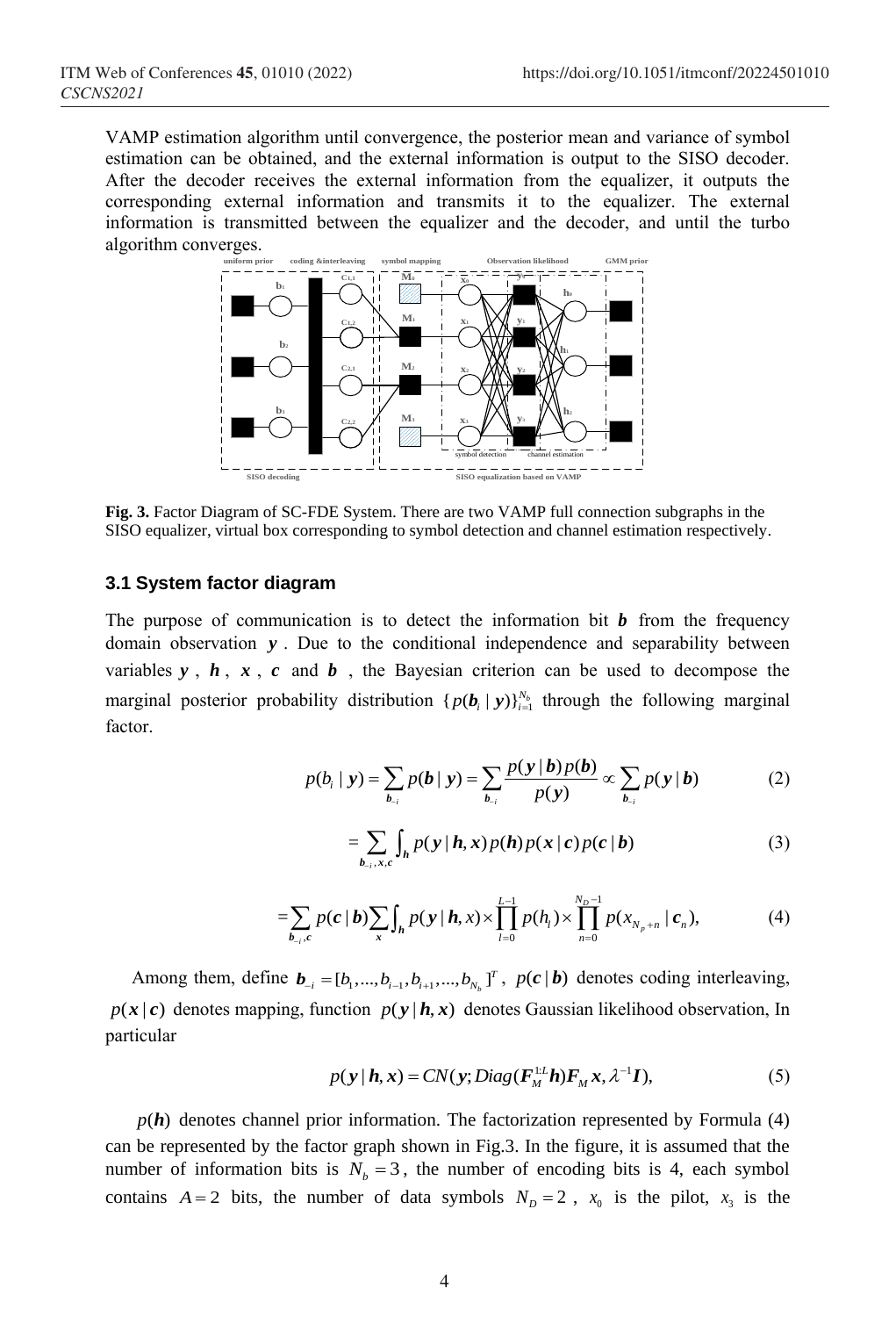protection interval, the block length  $M = 4$ , and the number of taps  $L = 3$ . The black square in the factor graph represents the factor node, and the hollow circle represents the variable node.  $M_i$  represents modulation mapping relationship. In order to describe conveniently, the factor graph is split into two subgraphs by virtual line from left to right, corresponding to SISO decoding and SISO equalization respectively.

#### **3.2 Introduction of VAMP algorithm**

Consider recovering vector  $\mathbf{x} \in \mathbb{R}^N$  from linear measurements with AWGN noise

$$
\mathbf{y} = A\mathbf{x} + \mathbf{w}_g \in \mathbb{R}^M. \tag{6}
$$

For the standard linear model, VAMP algorithm [15] can recover *x* with higher precision and lower computational complexity when *A* is known. Algorithm 1 summarizes the standard linear model VAMP algorithm, which is divided into the "denoising step" and the "LMMSE estimation step".

#### **Algorithm 1** VAMP Algorithm

1:Select initial  $r_{10}$  and  $\gamma_{10} \ge 0$ . 2:**for** k=0,1,...K **do** 3://Denoising 4:  $\hat{x}_{1k} = \hat{\mathbf{g}}_1(\mathbf{r}_{1k}, \gamma_{1k})$ 5:  $\alpha_{1k} = \langle \mathbf{g}_1(\mathbf{r}_{1k}, \gamma_{1k}) \rangle$ 6:  $\mathbf{r}_{2k} = (\hat{\mathbf{x}}_{1k} - \alpha_{1k} \mathbf{r}_{1k}) / (1 - \alpha_{1k})$ 7:  $\gamma_{2k} = \gamma_{1k} (1 - \alpha_{1k}) / \alpha_{1k}$ 8://LMMSE estimation 9:  $\hat{x}_{2k} = \mathbf{g}_2(\mathbf{r}_{2k}, \gamma_{2k})$ 10:  $\alpha_{2k} = \langle \mathbf{g}_2(\mathbf{r}_{2k}, \gamma_{2k}) \rangle$ 11:  $r_{1,k+1} = (\hat{x}_{2k} - \alpha_{2k} r_{2k})/(1 - \alpha_{2k})$ 12:  $\gamma_{1,k+1} = \gamma_{2k} (1 - \alpha_{2k}) / \alpha_{2k}$ 13: **end for** 14: Return  $\hat{\mathbf{x}}_{1K}$ .

In algorithm 1, function  $g_1(r_k, \gamma_k)$  can be used to denoise the real signal  $r_{1k} = x + N(0, I/\gamma_{1k})$  containing noise by using the prior of x. In the ninth line of algorithm 1, function  $g_2(r_{2k}, r_{2k})$  represents the standard linear model (6) using LMMSE algorithm to estimate x under the pseudo prior  $x \sim N(r_{2k}, I / r_{2k})$ , i.e.,

$$
\mathbf{g}_2(\mathbf{r}_{2k}, \gamma_{2k}) := (\gamma_w \mathbf{A}^T \mathbf{A} + \gamma_{2k} \mathbf{I})^{-1} (\gamma_w \mathbf{A}^T \mathbf{y} + \gamma_{2k} \mathbf{r}_{2k})
$$
(7)

$$
\langle \mathbf{g}_2(\mathbf{r}_{2k}, \gamma_{2k}) \rangle = \gamma_{2k} N^{-1} tr[(\gamma_w \mathbf{A}^T \mathbf{A} + \gamma_{2k} \mathbf{I})^{-1}]. \tag{8}
$$

#### **3.3 Symbol detection based on VAMP**

This section will show the design process of symbol detection algorithm based on VAMP. In order to apply VAMP symbol detection algorithm in SC-FDE system, we start our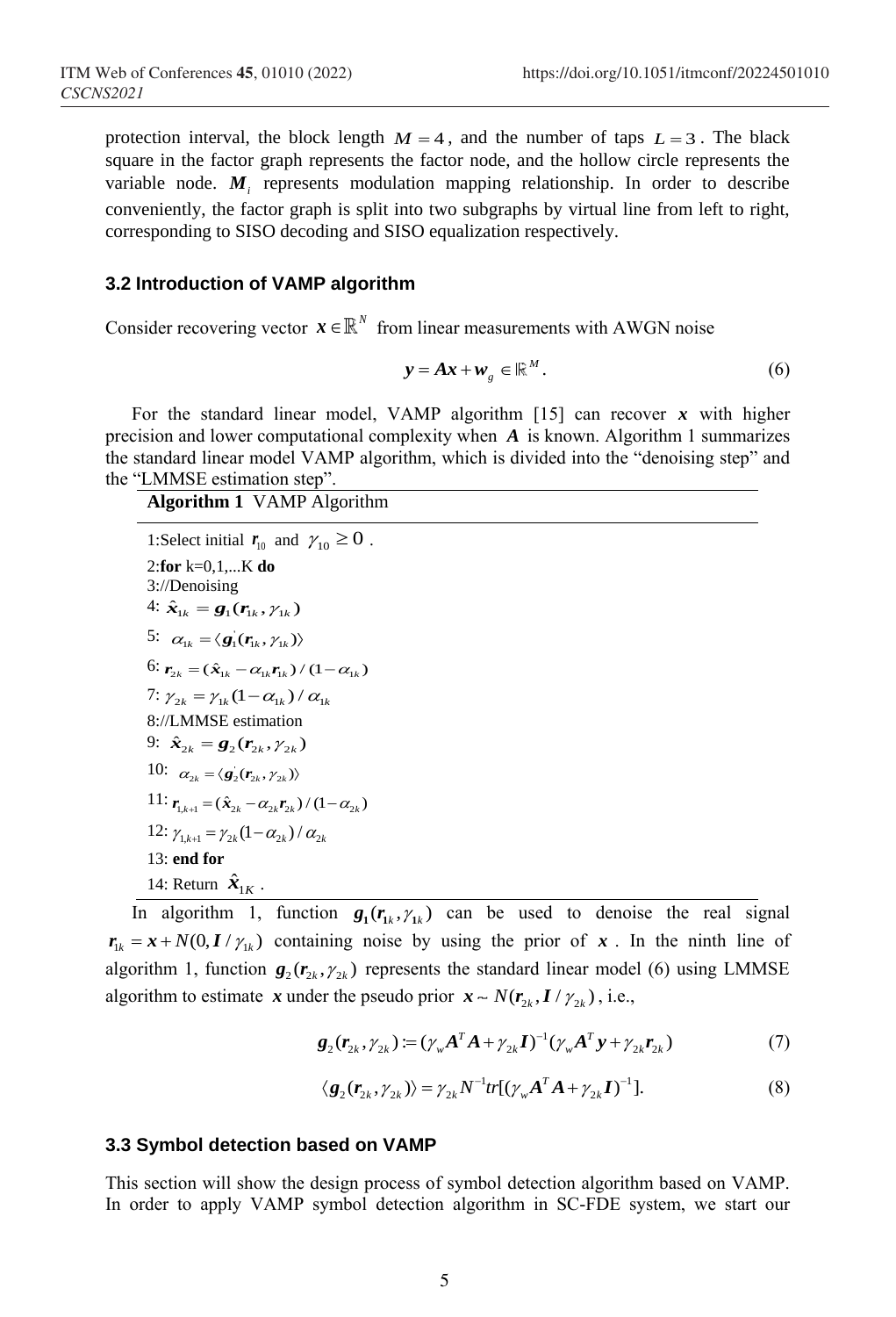derivation from Equation (1). At the *i*-th iteration, we assume that the channel estimate  $\hat{h}$  is known, which can be obtained from the previous iteration. Replacing  $\hat{h}$  in (1) with  $\hat{h}$  and defining  $\Phi = diag(F_M^{\perp L} \hat{\boldsymbol{h}}) F_M$ , we reach our system model for symbol detection as:

$$
y = \Phi x + w_g. \tag{9}
$$

We first perform LMMSE channel estimation to obtain initial channel estimate. Then we apply VAMP in (9). Generally, back and forth iteration between "denoising step" and "LMMSE estimation step" of VAMP algorithm. the complexity of the algorithm is mainly determined by the "LMMSE estimation step".

LMMSE estimation steps : In SC-FDE system, since the column of  $\bm{F}$  matrix in matrix  $A = \Phi$  has a standard orthogonal property, i.e.  $F^H F = I$ , and SVD  $A = USV^T$ brought into equation (7) and equation (8), after which

$$
\hat{\boldsymbol{x}}_{2k} = \boldsymbol{V} \boldsymbol{D}_k (\tilde{\boldsymbol{y}} + \gamma_{2k} \boldsymbol{V}^T \boldsymbol{r}_{2k})
$$
\n(10)

$$
\alpha_{2k} = 1/N \sum_{n=1}^{N} \gamma_{2k} / (\gamma_w s_n^2 + \gamma_{2k}), \qquad (11)
$$

where  $\tilde{y} = \gamma_w \mathbf{S}^T \mathbf{U}^T \mathbf{y}$ ,  $\mathbf{D}_k$  is a diagonal matrix with  $[D_k]_{nn} = (\gamma_w s_n^2 + \gamma_{2k})^{-1}$ . **Algorithm 2** VAMP Symbol Detection Algorithm in SC-FDE System

1:Select initial  $r_{10}$  and  $\gamma_{10} \ge 0$ . 2:**for** k=0,1,...K **do** 3://Denoising 4:  $\hat{x}_{1k} = E\{x_{1k} | r_{1k}, \gamma_{1k}\}$ 5:  $\alpha_{1k} = \gamma_{1k} \sum_{n=1}^{N} Var\{x_{1k,n} | r_{1k,n}, \gamma_{1k}\}/N$ 6:  $\bm{r}_{2k} = (\hat{\bm{x}}_{1k} - \alpha_{1k} \bm{r}_{1k}) / (1 - \alpha_{1k})$ 7:  $\gamma_{2k} = \gamma_{1k} (1 - \alpha_{1k}) / \alpha_{1k}$ 8://LMMSE estimation 9:  $\hat{x}_{2k} = \mathbf{V}D_k(\tilde{y} + \gamma_{2k} \mathbf{V}^T \mathbf{r}_{2k})$ 10:  $\alpha_{2k} = 1/N \sum_{n=1}^{N} \gamma_{2k} / (\gamma_w s_n^2 + \gamma_{2k})$ 11:  $\mathbf{r}_{1,k+1} = (\hat{\mathbf{x}}_{2k} - \alpha_{2k} \mathbf{r}_{2k}) / (1 - \alpha_{2k})$ 12:  $\gamma_{1,k+1} = \gamma_{2k} (1 - \alpha_{2k}) / \alpha_{2k}$ 13: **end for** 14: Return  $\hat{\mathbf{x}}_{1K}$ .

Algorithm 2 summarizes the symbol detection algorithm based on VAMP in SC-FDE system. the complexity of VAMP is dominated by two matrix-vector multiplies per iteration in nine rows.

#### **3.4 Channel estimation based on VAMP**

This section will show the design process of channel estimation algorithm based on VAMP. In order to apply VAMP channel estimation algorithm in SC-FDE transmission system, we start our derivation from Equation (1). At the i-th iteration, we assume that the symbol estimate  $\hat{x}$  is known, Redefining transfer matrix  $\Phi_1 = diag(\mathbf{F}_M \hat{x}_{1K}) \mathbf{F}_M^{\text{L}}$ , where  $\mathbf{F}_M^{\text{L}}$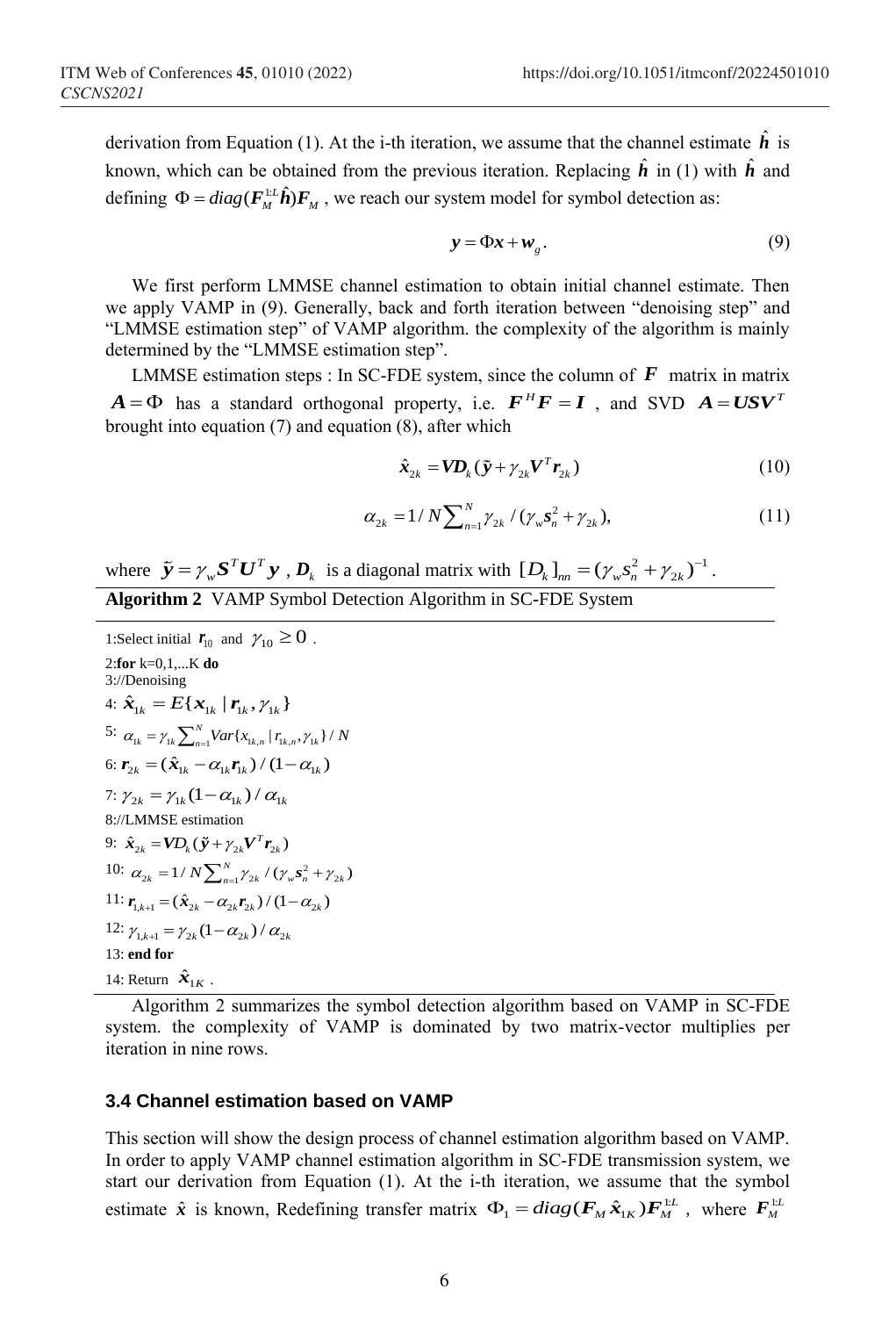represents the front *L* column of the matrix. we reach our system model for channel detection as

$$
y = \Phi_1 h + w_g, \qquad (12)
$$

Here,  $w_g$  denotes AWGN with variance  $\gamma_w^{-1}$ . The VAMP algorithm in algorithm 1 can be directly applied to the standard linear model of formula (12), and the complexity of the algorithm is mainly determined by the "LMMSE estimation step".

LMMSE estimation steps : In SC-FDE system, because the matrix  $A = \Phi_1$  dimension is  $M \times L$ , not a square matrix, it cannot be decomposed directly by singular value. Since the column of the  $\boldsymbol{F}$  matrix in matrix  $\boldsymbol{A} = \boldsymbol{\Phi}_1$  has a standard orthogonal property, i.e.  $F<sup>H</sup>F = I$ , brought into equation (7) and equation (8), the LMMSE estimation steps can be obtained as follows :

follows :  
\n
$$
\hat{\boldsymbol{h}}_{2k} = \boldsymbol{F}^H (\gamma_w diag(\left|\boldsymbol{F}\hat{\boldsymbol{x}}_{1K}\right|^2) + \gamma_{2k} \boldsymbol{I})^{-1} (\gamma_w diag(\boldsymbol{F}\hat{\boldsymbol{x}}_{1K})^H \boldsymbol{y} + \gamma_{2k} \boldsymbol{F} \boldsymbol{r}_{2k})
$$
\n(13)

$$
\alpha_{2k} = \gamma_{2k} N^{-1} tr[\mathbf{F}^{H} (diag(|\mathbf{F} \hat{\mathbf{x}}_{1K}|^{2}) + \gamma_{2k} \mathbf{I})^{-1} \mathbf{F}].
$$
 (14)

Algorithm 3 summarizes the VAMP-based channel estimation algorithm in SC-FDE system. It can be seen from the table that the complexity of the algorithm mainly depends on the matrix vector multiplication of nine rows, so the complexity of the entire VAMP algorithm is  $o(N \log(N))$ .

**Algorithm 3** VAMP Channel Estimation Algorithm in SC-FDE System

1:Select initial  $r_{10}$  and  $\gamma_{10} \ge 0$ . 2:**for** k=0,1,...K **do** 3://Denoising  $4: \hat{\bm{h}}_{1k} = E\{\bm{h}_{1k} | \bm{r}_{1k}, \bm{\gamma}_{1k}\}\$ 5:  $\alpha_{1k} = \gamma_{1k} \sum_{n=1}^{L} Var\{h_{1k,n} | r_{1k,n}, \gamma_{1k}\}/L$ 6:  $\mathbf{r}_{2k} = (\hat{\mathbf{h}}_{1k} - \alpha_{1k} \mathbf{r}_{1k}) / (1 - \alpha_{1k})$ 7:  $\gamma_{2k} = \gamma_{1k} (1 - \alpha_{1k}) / \alpha_{1k}$ 8://LMMSE estimation 8://LMMSE estimation<br>9:  $\hat{\mathbf{h}}_{2k} = \mathbf{F}^H (\gamma_w diag(\mathbf{F} \hat{\mathbf{x}}_{1k}|^2) + \gamma_{2k} \mathbf{I})^{-1} (\gamma_w diag(\mathbf{F} \hat{\mathbf{x}}_{1k})^H \mathbf{y} + \gamma_{2k} \mathbf{F} \mathbf{r}_{2k})$ 9:  $h_{2k} = F''(\gamma_w diag(|Fx_{1k}|) + \gamma_{2k}I)'(\gamma_w diag(Fx_{1k}|) + \gamma_{2k}I)'$ <br>10:  $\alpha_{2k} = \gamma_{2k}N^{-1}tr[F^H (diag(|F\hat{x}_{1k}|^2) + \gamma_{2k}I)^{-1}F]$  $11:$   $\mathbf{r}_{1,k+1} = (\hat{\mathbf{h}}_{2k} - \alpha_{2k} \mathbf{r}_{2k})/(1 - \alpha_{2k})$ 12:  $\gamma_{1,k+1} = \gamma_{2k} (1 - \alpha_{2k}) / \alpha_{2k}$ 13: **end for** 14: Return  $\hat{\mathbf{h}}_{1K}$ .

## **4 Simulation results and analysis**

The performance of the proposed algorithm is verified by experimental simulation. Firstly, the experimental parameter setting is introduced. Information bit length of SC-FDE system  $N_b = 512$ . The encoding method is irregular LDPC codes with code rate  $R = 1/3$  and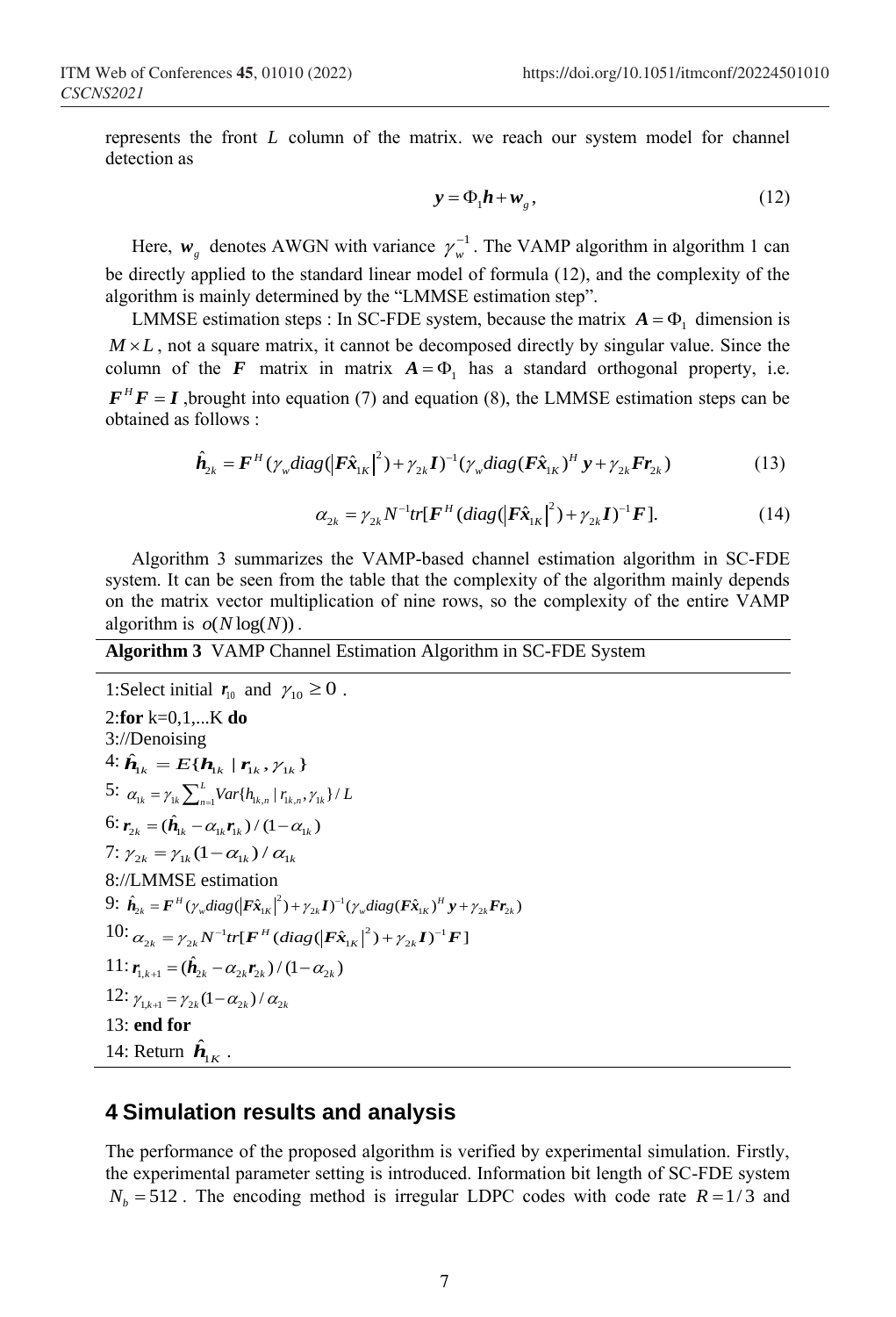average column weight 3. The modulation mode is 16-QAM (Gray map). Pilot symbol length is  $N_p = 64$ . The protection interval length is  $N_G = 63$ . Length of each piece of data  $M = 512$ . Pilot sequence  $x<sub>p</sub>$  using Chu sequence. Simulation using Saleh-Valenzuela channel [16]. Turbo iterations are 20. SISO LDPC decoder for decoding. Assuming that the channel tap follows an independent, non-identical zero-mean 2-GMM distribution. SNR is defined as SNR  $\triangleq 1/\sigma_w^2$ . Two comparison algorithms are selected and represented by "LMMSE" and "GAMP", respectively. Then, the VAMP receiving algorithm proposed in this paper is compared with the above algorithm through simulation. As a reference, the performance of VAMP receiver algorithm with known CSI is given, which is represented by "PCSI". It should be noted that when CSI is fully known, VAMP will only estimate symbols.

Figure 4 (a) shows the curve of bit error rate (BER) with  $E_b/N_0$ . We see that VAMP significantly outperform GAMP and LMMSE with about 4.2 dB and 1.3 dB gains, respectively. We also see that compared to PCSI bound, VAMP has about 1 dB performance loss.



**Fig. 4.** (a) The change curve of BER with  $E_b/N_0$  for different receiving algorithms under UW transmission. (**b**) The change curve of NMSE with  $E_b/N_0$  for different receiving algorithms under UW transmission.

Figure 4 (b) shows the the channel estimation normalized mean square error (NMSE) versus  $E_b/N_0$ . where we can see VAMP can achieve about 4dB and 6.5dB gains compared to that of LMMSE and VAMP, respectively. The above simulations can demonstrated the superiority of the proposed algorithm.

# **5 Conclusions**

Based on the newly proposed VAMP algorithm and the turbo framework, we propose a joint channel estimation and symbol detection. We adopt VAMP to estimate channels and detect symbols respectively in a turbo-like behavior. Compared to the LMMSE algorithms and the-state-of-art GAMP-based algorithms, the proposed algorithms shows significant performances gain in both BER and channel NMSE, while they share the same order of complexity.

**Funding:** This research was supported in part by the National Natural Science Foundation of China under Grant 61901417, in part by Science and Technology Research Project of Henan Province under Grants 212102210173 and 212102210566, and in part by the Development Program "Frontier Scientific and Technological Innovation" Special under Grant 2019QY0302. Conflicts of Interest: The authors declare no conflflict of interest.